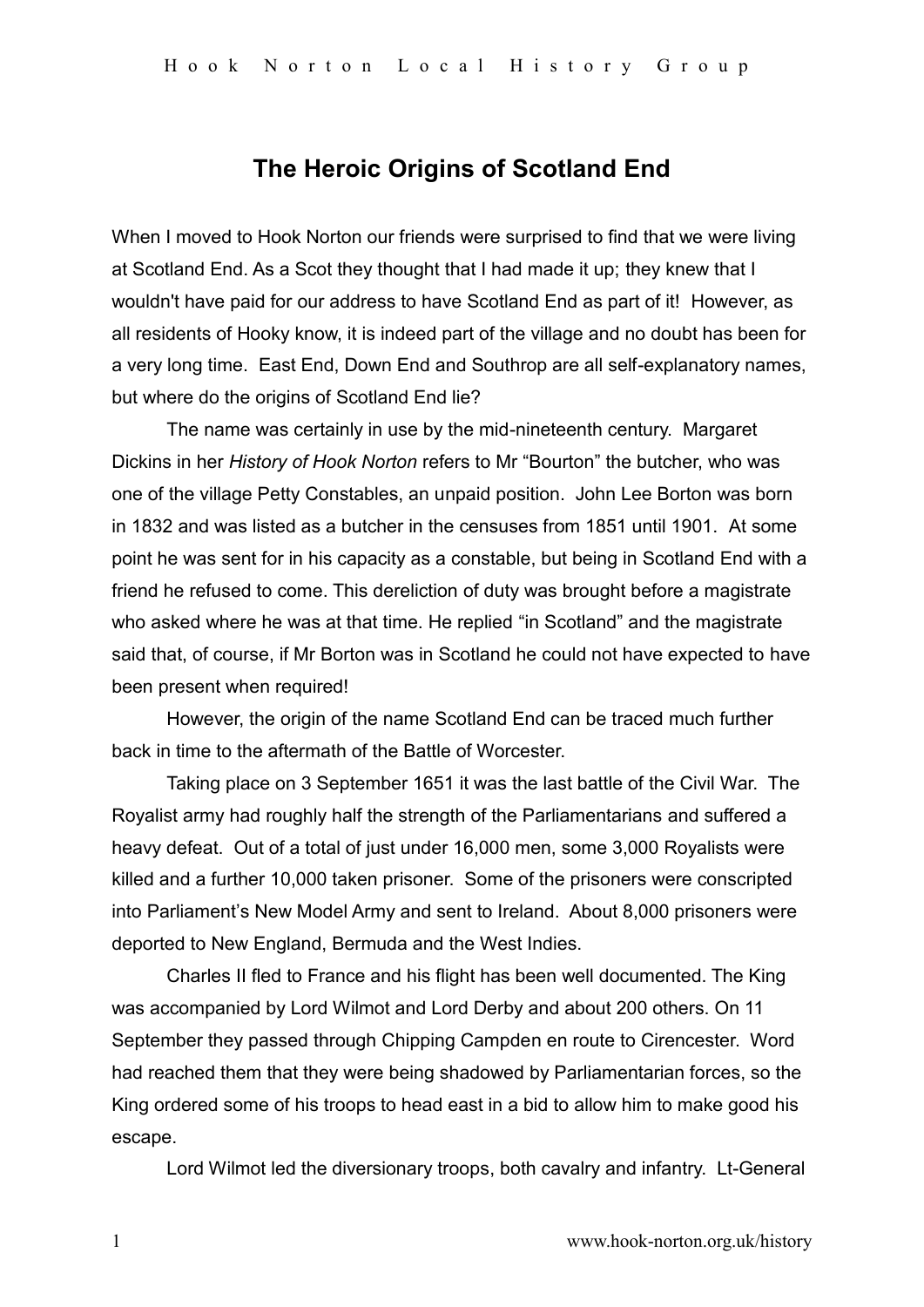Henry Wilmot, first Earl of Rochester, was chosen to lead this small force as he knew the country to the east of the King's intended route to France. Wilmot's family was descended from Edward Wilmot of Witney and in 1643 Henry Wilmot had been created Baron Wilmot of Adderbury in north Oxfordshire, where the family had a fine house. The infantry comprised the surviving elements of Lord Spynie's Foot.

Leaving the King in Chipping Campden, they reached the village of Hook Norton by nightfall on September 11<sup>th</sup>. They were headed for Adderbury but made the decision to camp for the night in Hook Norton to enable the infantry to catch them up. The plan was to travel at first light the following day.

Whilst Wilmot was English, the members of Spynie's Foot were all Scottish, hailing from the Dundee area. Led by their charismatic leader, George Lindsay, the third Lord Spynie, they were typical of the Scots soldier of the day, ruthless in battle but compassionate in peaceful circumstances. So as not to disturb the villagers they made their camp on ground about 400 yards to the west of the church. At that time all the houses in the village were close to the church.

Wilmot's and Spynie's men caused no trouble in Hook Norton. As the weather worsened overnight, they made the decision to wait another day before setting off for Adderbury. They had been on the move continually since the battle and felt safe in Hook Norton which was not thought to be on an obvious direct route. The villagers offered food and the soldiers were able to draw water from springs close to their camp. It is these springs that supply water to the brewery today.

The next morning as they readied themselves to continue their journey to Adderbury, a small band of Parliamentarians appeared unseen from the north. These were members of the Essex Militia on their way home from Worcester. The Scots put up some resistance but, having suffered losses against a superior force, they had no option but to surrender.

Lord Spynie was committed to the Tower of London a few days later. As a punishment for siding with the King his estate was forfeited under Cromwell's Act of Grace in 1654. However, following the Restoration of 1660 his estate was reinstated. He died without issue around 1671 and as a result the title became extinct.

Naturally the villagers of Hook Norton were distraught at what had happened on the edge of their village. The soldiers had caused them no harm during their brief stay. Since that fateful day that western part of the village has been known as